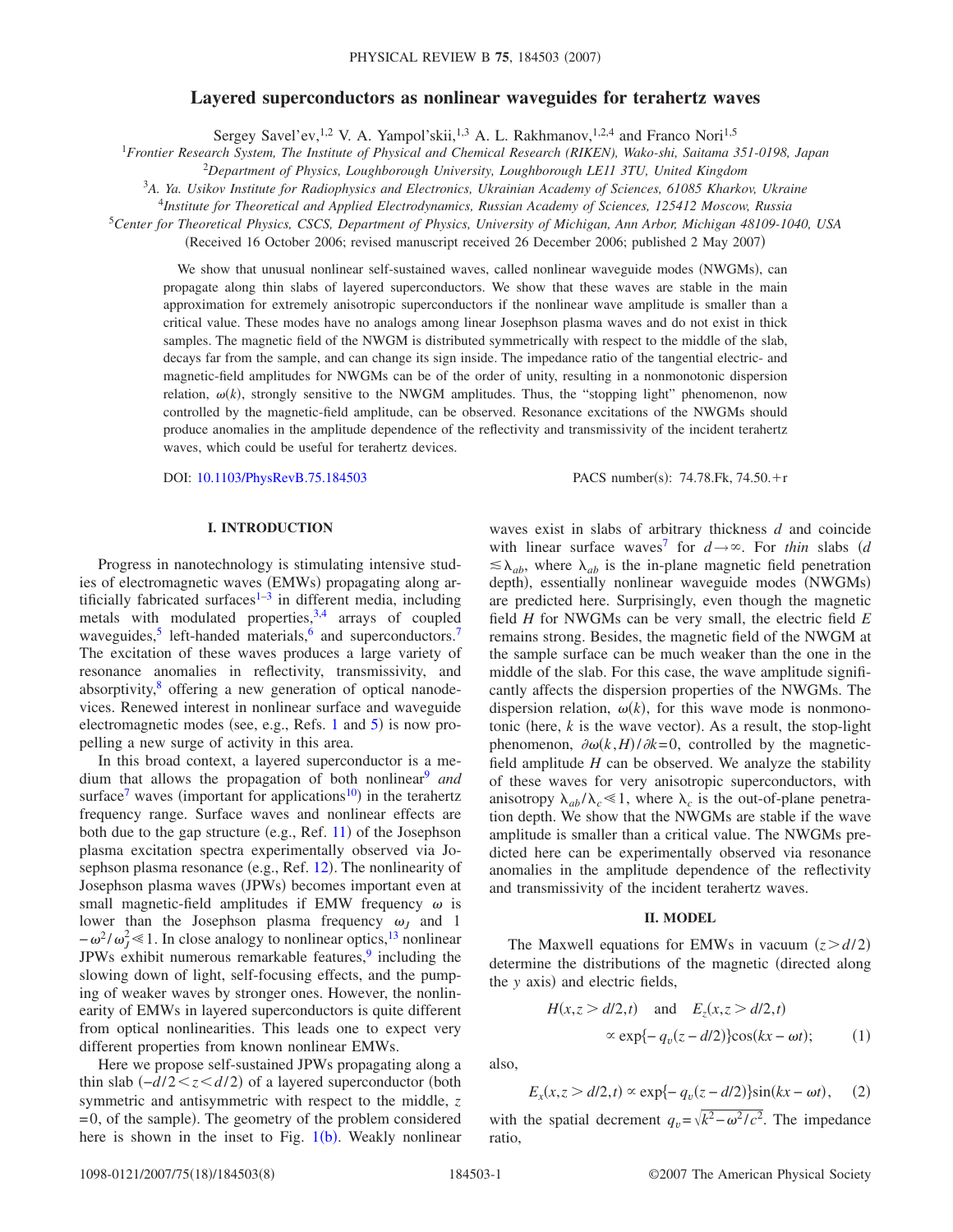<span id="page-1-0"></span>

FIG. 1. (Color online) (a) Phase diagram  $a'(a)$ . Moving along trajectories between solid circles corresponds to the change of coordinate *z* inside the sample  $(-d/2 \le z \le d/2)$ . The dashed (blue) and dotted (orange) trajectories mark the symmetric and antisymmetric quasilinear self-sustained modes. The dash-dotted (black) curve separates symmetric and antisymmetric solutions and corresponds to the nonlinear surface wave. The solid trajectories describe the symmetric strongly nonlinear waveguide modes. The solid trajectories correspond to the NWGMs considered in Sec. IV C. (b) The nonmonotonic dependence of the dimensionless magnetic-field amplitude *h* on the gauge-invariant phase amplitude *a* according to Eq.  $(10)$  $(10)$  $(10)$ . The arrows schematically show the change of *h* and *a* for the strongly nonlinear waveguide modes inside the sample −*d*/2  $\langle z \langle d/2 \rangle$ . The inset shows the geometry of the problem.

$$
\left. \frac{E_x}{H} \right|_{z = d/2} = -\sqrt{\frac{c^2 k^2}{\omega^2} - 1},\tag{3}
$$

should match the one obtained for the superconducting slab at the interface  $z = d/2$ . As for the electromagnetic field at  $z$  $0$ , we only consider symmetric and antisymmetric solutions with respect to the middle of the sample  $z=0$ .

Inside a layered superconductor, the magnetic and electric fields are determined by the gauge-invariant interlayer phase difference  $\varphi$ . We consider nonlinear JPWs with  $|\varphi| \ll 1$ , where the Josephson current  $J_c \sin \varphi$  can be expanded in series as

$$
J_c \sin \varphi = J_c \bigg( \varphi - \frac{\varphi^3}{6} + \frac{\varphi^5}{120} + \dots \bigg).
$$

In other words, we consider waves, excluding soliton or vortexlike solutions. In the continuum limit, the coupled sine-Gordon equations<sup>14</sup> for the gauge-invariant phase difference  $\varphi$  reduce to

<span id="page-1-1"></span>
$$
\left(1 - \lambda_{ab}^2 \frac{\partial^2}{\partial z^2}\right) \left[ \frac{1}{\omega_J^2} \frac{\partial^2 \varphi}{\partial t^2} + \varphi - \frac{\varphi^3}{6} + \frac{\varphi^5}{120} + \dots \right] - \lambda_c^2 \frac{\partial^2 \varphi}{\partial x^2} = 0.
$$
\n(4)

Here we omit the relaxation terms related to the quasiparticle currents. The spatial scales,  $\lambda_{ab}$  and  $\lambda_c$ , are the in-plane and *c*-axis London penetration depths. As was shown in Ref. [9,](#page-7-7) the nonlinearity plays a crucial role in wave propagation when

$$
(1 - \Omega^2) \ll 1, \quad \Omega = \frac{\omega}{\omega_J},
$$

since  $\varphi^3$  is of the same order as  $\omega_J^{-2} \partial^2 \varphi / \partial t^2 + \varphi$ , while the higher-order terms,  $\varphi^5$ , can be considered as small corrections. Below we focus on this frequency range.

# **III. ASYMPTOTIC EXPANSION**

We seek a solution of Eq.  $(4)$  $(4)$  $(4)$  in the form

$$
\varphi(x,z,t) \approx \sum_{n} A_{2n+1}(z) \sin[(2n+1)(kx - \omega t)]. \tag{5}
$$

It is convenient to introduce the dimensionless variables

$$
a_{2n+1} = \frac{A_{2n+1}}{(1 - \Omega^2)^{1/2}}, \quad \kappa = \frac{\lambda_c k}{(1 - \Omega^2)^{1/2}}, \quad \xi = \frac{\kappa z}{\lambda_{ab}}.
$$

Beyond the leading order, we derive the equations for the first and third harmonics

<span id="page-1-2"></span>
$$
\left[1 - \kappa^2 \frac{d^2}{d\xi^2}\right] \left(a_1 - \frac{a_1^3}{8} + \frac{1}{8}a_1^2 a_3 + \frac{1 - \Omega^2}{192}a_1^5\right) + \kappa^2 a_1 = 0,
$$
  

$$
\left[1 - \kappa^2 \frac{d^2}{d\xi^2}\right] \left((1 - 9\Omega^2)a_3 + \frac{1 - \Omega^2}{24}a_1^3 - \frac{1 - \Omega^2}{4}a_1^2 a_3\right)
$$
  

$$
+ 9\kappa^2 (1 - \Omega^2)a_3 = 0.
$$
 (6)

It follows from these two equations that

$$
a_3 \sim (1 - \Omega^2) a_1 \ll a_1. \tag{7}
$$

All higher harmonics arise only for higher-order approximations. Similarly, we find that

$$
a_{2n+1} \sim (1 - \Omega^2)^n a_1. \tag{8}
$$

Higher harmonics determine an additional damping mechanism related to the radiation friction of the NWGMs [see the term  $\alpha a_1^2 a_3$  in the first equation of Eq. ([6](#page-1-2))], which we do not study here.

<span id="page-1-3"></span>Therefore, below we restrict our study only to the first harmonic  $a_1 \equiv a$ , which obeys the equation

$$
\left[1 - \kappa^2 \frac{d^2}{d\xi^2}\right] \left(a - \frac{a^3}{8}\right) + \kappa^2 a = 0,\tag{9}
$$

which is correct with an accuracy of about  $(1 - \Omega^2)/100$ .

#### **IV. WAVEGUIDE MODE**

For symmetric and antisymmetric solutions, we use the boundary conditions  $a'(0)=0$  and  $a(0)=0$ , respectively, in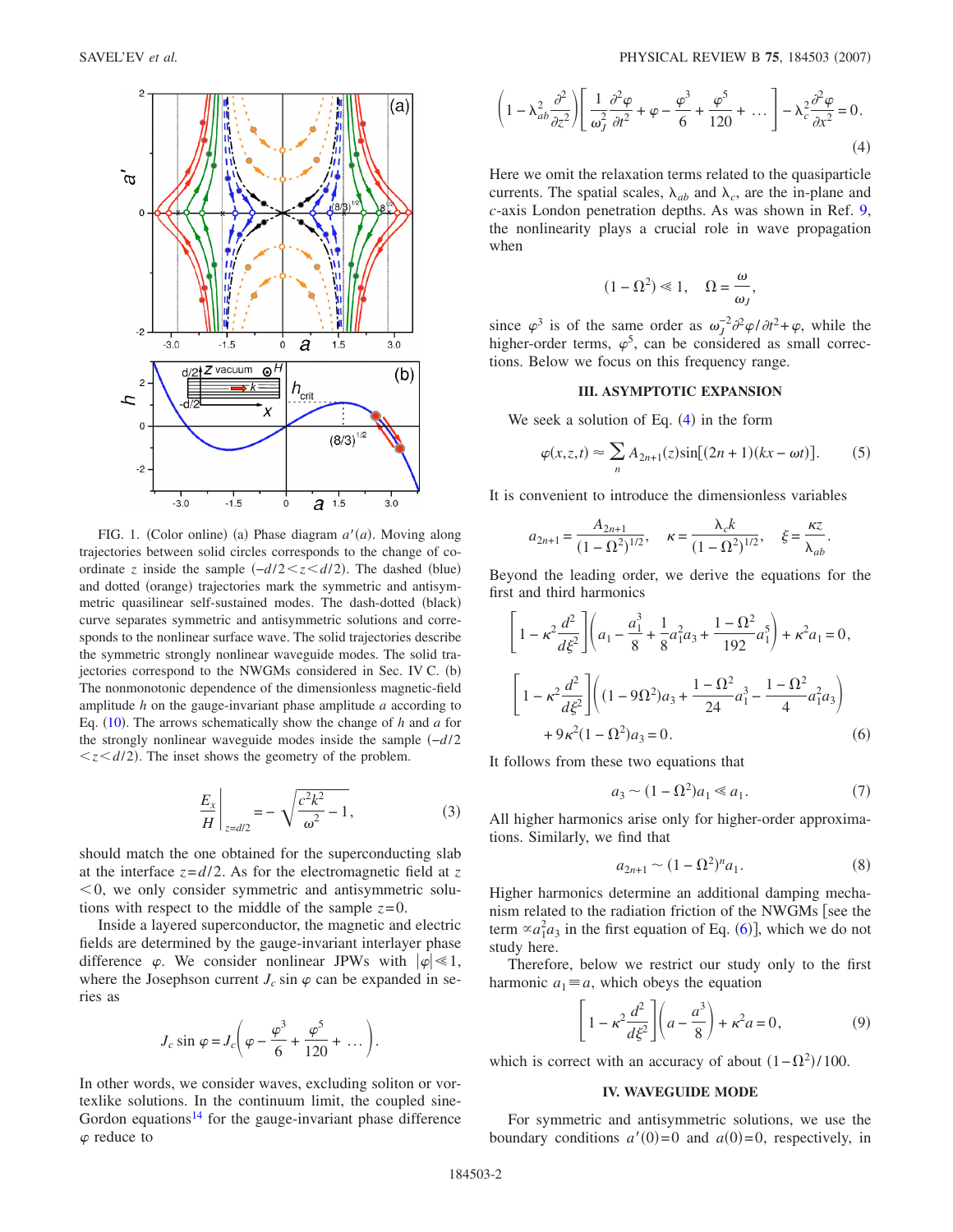<span id="page-2-0"></span>the middle of the sample. The electromagnetic fields are related to  $a(\xi)$  as follows:

$$
H(z) = -H_0(1 - \Omega^2)h(\xi)/\kappa,
$$
  
\n
$$
h(\xi) = a(\xi) - a^3(\xi)/8,
$$
  
\n
$$
E_x(z) = H_0\lambda_{ab}\Omega(1 - \Omega^2)h'(\xi)/\sqrt{\epsilon}\lambda_c,
$$
  
\n
$$
E_z(z) = H_0\Omega(1 - \Omega^2)^{1/2}a(\xi)/\sqrt{\epsilon}.
$$
 (10)

Here, *h* is a dimensionless magnetic field, prime denotes  $d/d\xi$ , the scale of the magnetic field is  $H_0 = \Phi_0 / 2 \pi s \lambda_c$ ,  $\Phi_0$  is the flux quantum, *s* is the interlayer spacing, and  $\epsilon$  is the interlayer dielectric constant. The matching of the impedance [continuity of  $E_x(z)$  and  $H(z)$ ] at the sample surface  $z = d/2$ results in the dispersion relation of the NWGMs:

$$
\left(\frac{k^2c^2}{\omega_J^2} - \Omega^2\right)^{1/2} = \frac{\lambda_{ab}}{\sqrt{\epsilon}\lambda_c}\Omega^2 \kappa f_s(\Omega, \kappa, H/H_0). \tag{11}
$$

<span id="page-2-1"></span>The factor

$$
f_s = \left. \frac{h'}{h} \right|_{\xi = \kappa d/2\lambda_{ab}} \tag{12}
$$

provides the amplitude dependence of the spectrum of the self-sustained waves. This factor has to be obtained by solv-ing Eq. ([9](#page-1-3)). In Eq. ([11](#page-2-1)), we denote  $H = H(z = d/2)$ .

#### **A. Phase trajectories of self-sustained modes**

The decay of the wave in vacuum  $(kc > \omega)$ , which is the necessary condition for waveguide modes, implies the inequality  $\kappa \geq 1$  at small  $1 - \Omega^2$ . Since there is no  $\xi$  dependence in the coefficients of Eq.  $(9)$  $(9)$  $(9)$ , we can use the standard substitution  $a' = p(a)$  to obtain the first integral. In the limit  $\kappa \geq 1$ , Eq. ([9](#page-1-3)) yields

$$
(a')^{2} = -\frac{4}{3} + \frac{G}{(8 - 3a^{2})^{2}}.
$$
 (13)

<span id="page-2-2"></span>The phase diagram of Eq.  $(13)$  $(13)$  $(13)$ , i.e., the set of  $a'(a)$  curves for different constants  $G$ , is shown in Fig.  $1(a)$  $1(a)$ . Different phase trajectories correspond to different types of selfsustained waves in the superconducting slabs. Solid circles mark the sample boundaries, open circles indicate the middle of the slab, and arrows show the direction of motion along the trajectories when  $\xi$  increases. In order to match the vacuum-superconductor boundary conditions, the starting and ending points of trajectories should be within the interval from  $-\sqrt{8}$  to  $\sqrt{8}$ . Trajectories confined between  $\pm \sqrt{8/3}$  are weak-amplitude modes, called below as quasilinear modes. For these modes, the effective magnetic field *h* increases with  $a$  [Fig.  $1(b)$  $1(b)$ ] according to Eq.  $(10)$  $(10)$  $(10)$ . The quasilinear waves can be both symmetric and antisymmetric, and transform to linear surface waves<sup>7</sup> when approaching the point 0,0) in Fig. [1](#page-1-0)(a). The trajectories with  $|a| > \sqrt{8}/3$  represent symmetric strong-amplitude NWGMs with "reverse" dependence  $h(a)$  [see Fig. [1](#page-1-0)(b)], i.e., *h* decreases when increasing

*a*. This is responsible for the unusual properties of highamplitude NWGMs: the electric-field amplitude  $E<sub>z</sub>$  can increase inside the sample, while the magnetic-field amplitude *H* decreases. There are no strongly nonlinear self-consistent antisymmetric NWGMs.

## **B. Quasilinear waves**

The dashed (blue) and dotted (orange) trajectories in Fig. [1](#page-1-0) describe the symmetric and antisymmetric waves having the spectrum in Eq.  $(11)$  $(11)$  $(11)$ , with

<span id="page-2-3"></span>
$$
f_s = \tanh^m\left(\frac{\kappa d}{\lambda_c}\right)\left(1 + \frac{h_s^2}{32} - m\frac{3h_s^2}{32\cosh^2(\kappa d/\lambda_c)}\right),\quad(14)
$$

for *m*=1 and *m*=−1, respectively. Here we assume

$$
h_s = h(\xi = \kappa d/2\lambda_{ab}) \ll 1. \tag{15}
$$

For thick slabs,  $d \rightarrow \infty$ , the trajectories for both symmetric and antisymmetric waves tend to the dash-dotted trajectory corresponding to the nonlinear surface wave. For  $h \rightarrow 0$  and  $d \rightarrow \infty$ , the spectrum ([14](#page-2-3)) coincides with the spectrum of linear surface waves obtained in Ref. [7](#page-7-5) when ignoring the effect of charge neutrality breaking.<sup>15</sup> Note that the incorporation of charge neutrality breaking has to be done with careful accounting of the so-called additional boundary conditions<sup>16</sup> which could strongly affect the wave spectrum. Here, we neglect this effect, and assume it to be weak, in agreement with experiments.<sup>17</sup>

For the parameters corresponding to the  $Bi_2Sr_2CaCu_2O_{8+\delta}$ compounds, the spectrum of symmetric quasilinear waves is located close to the "vacuum light line,"  $\omega = c k$ , and deviates from this line only at very small values of  $1 - \Omega^2 \sim \lambda_{ab}^2 / \epsilon \lambda_c^2$ . Thus, these waves are unlikely to be excited in  $Bi_2Sr_2CaCu_2O_{8+\delta}$  compounds. However, for artificial superconducting multilayers, or other compounds such as  $YBa<sub>2</sub>Cu<sub>3</sub>O<sub>7−δ</sub>$ , the conditions for symmetric quasilinear wave excitations could be satisfied.

Concerning the antisymmetric quasilinear waves, their spectrum shifts far from the vacuum light line for thin slabs,  $d \ll \lambda_c$  (see Fig. [2](#page-3-0)). The electromagnetic field of these waves has a very simple, almost linear distribution inside the sample (inset in Fig. [2](#page-3-0)) and decays in vacuum over a short enough (submillimeter) distance. Due to the latter, layered  $Bi_2Sr_2CaCu_2O_{8+\delta}$  superconductors can act as a waveguide for the antisymmetric terahertz modes. Also, nonlinear antisymmetric waves can produce Wood-type anomalies<sup>2</sup> in both amplitude and angular dependence of the reflectivity, transmissivity, and absorptivity coefficients. Similar properties are also inherent for the symmetric strongly nonlinear waves considered below.

### **C. Symmetric strong-amplitude NWGMs**

The function  $f_s$  in Eq. ([11](#page-2-1)) describing the deviation of the spectrum of the NWGMs from the vacuum light line has a very complicated structure with asymptotics:

$$
f_s \propto \frac{\kappa d}{h_s \lambda_{ab}} \quad \text{for } \frac{\kappa^2 d^2}{\lambda_{ab}^2} \ll 1 - h_s \tag{16}
$$

and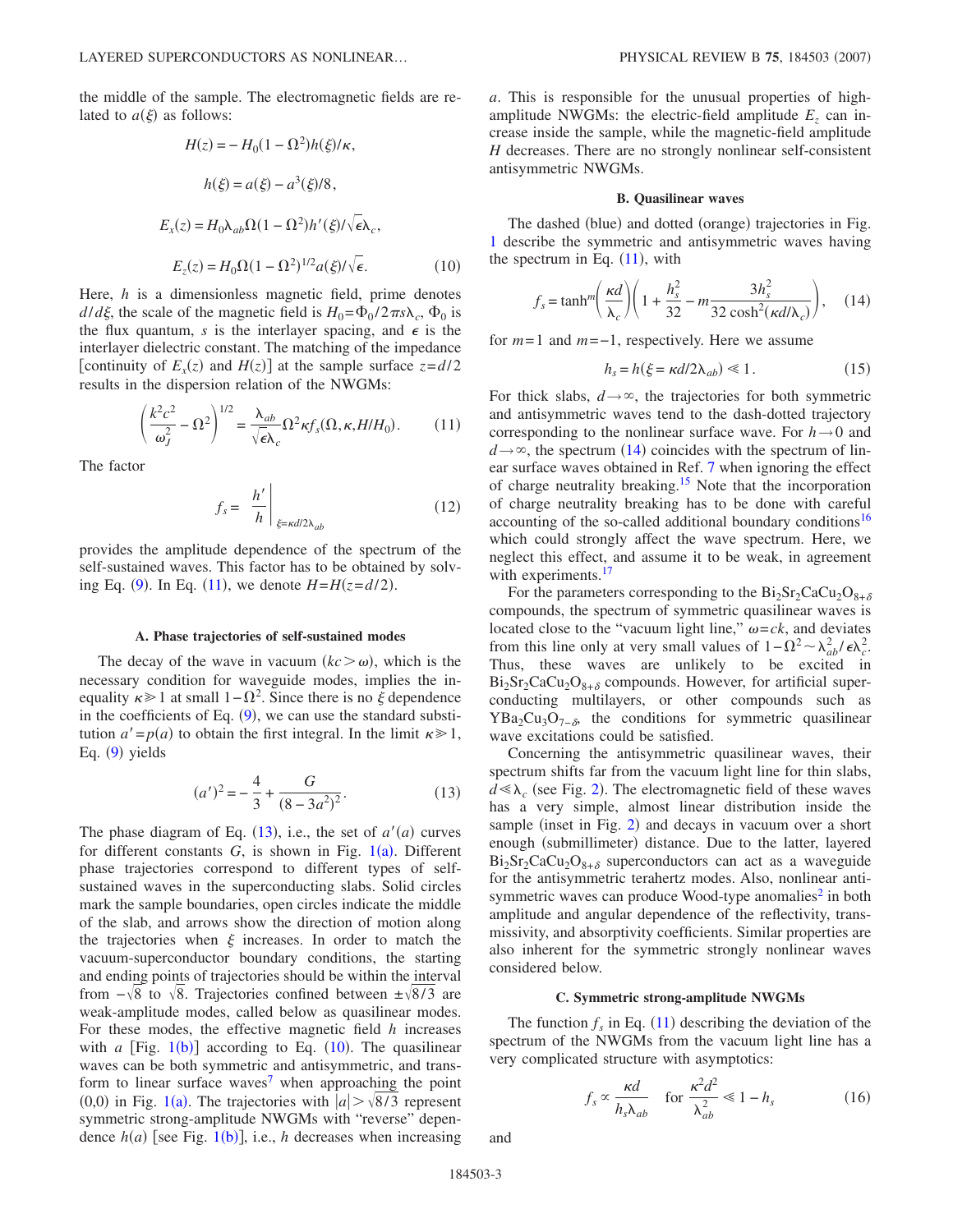<span id="page-3-0"></span>

FIG. 2. (Color online) Dispersion relation,  $\Omega(ck/\omega_J)$ , for the antisymmetric waveguide mode. Parameters are  $\lambda_c / \lambda_{ab} = 200$ ,  $\varepsilon$  $=16$ , and  $d/\lambda_{ab} = 0.1$  and 0.3 for solid (red) and dashed (blue) curves, respectively. The dotted (black) line corresponds to the "vacuum light line." Inset: schematics of the spatial distribution of the dimensionless magnetic-field amplitude  $h(2z/d) \approx a(2z/d)$  inside the sample.

$$
f_s \propto \frac{\kappa^2 d^2}{h_s \lambda_{ab}^2} \quad \text{for } \frac{\kappa d}{\lambda_{ab}} \ge 1. \tag{17}
$$

<span id="page-3-1"></span>This allows one to construct a simple interpolation of the dispersion relation

$$
1 - \Omega^2 = \frac{d^2}{3\epsilon\lambda_{ab}^2} \left[ \left(\frac{H}{H_t}\right)^2 \left(1 - \frac{\omega_J^2}{c^2 k^2}\right) - \frac{c^2 k^2}{4\omega_J^2} \right],\qquad(18)
$$

<span id="page-3-3"></span>where the threshold amplitude

$$
H_t \approx \frac{0.8H_0 d^2}{\epsilon^{3/2} \lambda_{ab} \lambda_c} \tag{19}
$$

defines the lowest value of the magnetic-field amplitude at the sample surface: at lower fields, the predicted NWGMs do not exist. The interpolation formula Eq.  $(18)$  $(18)$  $(18)$  is in perfect agreement with numerical results (see Fig. [3](#page-3-2)) obtained by the integration of Eq.  $(13)$  $(13)$  $(13)$ .

The spectrum of the strong-amplitude NWGMs is non-monotonic (Fig. [3](#page-3-2)) and  $\Omega(k)$  reaches the minimal value

$$
\Omega_{\min} = \left\{ 1 - \frac{d^2 H}{3\epsilon \lambda_{ab}^2 H_t} \left( \frac{H}{H_t} - 1 \right) \right\}^{1/2}
$$
 (20)

at

$$
k = \frac{\omega_J}{c} \sqrt{\frac{2H}{H_t}}.\tag{21}
$$

Thus, the stop-light phenomenon,  $\partial \omega(k, H) / \partial k = 0$ , occurs in the terahertz superconducting waveguide. This stop-light effect can be easily controlled by the magnetic-field amplitude.

It is interesting to note that the spectrum of the NWGMs is located between  $(k_s, \Omega_s)$  and  $(k_f, \Omega_f)$ . At these peculiar points of the spectrum, the value of the dimensionless magnetic-field amplitude *h* achieves its critical value

<span id="page-3-2"></span>

FIG. 3. (Color online) Dispersion relation,  $\Omega(ck/\omega_J)$ , for the strongly nonlinear waveguide mode: the solid squares present the result of the numerical simulation using Eq.  $(13)$  $(13)$  $(13)$ ; the dashed line is obtained by interpolating between two asymptotics. The simulations and interpolation perfectly coincide. Here we use the following set of parameters:  $d/\lambda_{ab} = 0.3$ ,  $\lambda_c/\lambda_{ab} = 200$ ,  $\varepsilon = 16$ , and  $H/H_0 = 1.5$  $\times 10^{-5}$ . Inset: the spatial distribution of the dimensionless magnetic-field amplitude  $h(2z/d)$  and the amplitude of the gaugeinvariant phase difference  $a(2z/d)$  inside the sample, for the same set of parameters as in the main panel and for  $\Omega$  and  $ck/\omega_J$  marked by the solid circle in the main panel. Open squares mark the starting and ending points of the spectrum.

$$
h_{\text{crit}} = h(a = \sqrt{8/3}) = \sqrt{32/27}
$$
 (22)

[see Fig. [1](#page-1-0)(b)]. At the sample edges  $z = d/2$ , *a'* tends to infinity according to Eq.  $(13)$  $(13)$  $(13)$ , but *h'* is not singular.

For the strong-amplitude NWGMs, the magnetic-field amplitude at the sample surface is less than inside the slab, while the phase  $a(\xi)$  and, thus, the electric field  $E_z$  do not significantly change in the sample (see inset of Fig. [3](#page-3-2)). Due to this feature, e.g.,  $H(0)/H(d/2) \ge 1$ , the spectrum of the NWGMs is remarkably far from the  $\omega = c k$  line despite the smallness of the parameter  $\lambda_{ab}/\sqrt{\epsilon} \lambda_c$  in Eq. ([11](#page-2-1)).

The numerical analysis of Eqs.  $(9)$  $(9)$  $(9)$  and  $(11)$  $(11)$  $(11)$  [or Eq.  $(18)$  $(18)$  $(18)$ ] shows that strong-amplitude NWGMs exist for sample thicknesses *d* smaller than some critical value  $d_c$  because of the instability of NWGMs for thick samples (see the next section). This threshold thickness  $d_c$  depends on the sample parameters (in particular,  $\gamma = \lambda_c / \lambda_{ab}$  and  $\varepsilon$ ) as well as the NWGM frequency and wave vector. However,  $d_c$  is about several  $\lambda_{ab}$  in any realistic case. For given parameters of the incident EMW and material characteristics (e.g.,  $\gamma$  and  $\varepsilon$ ), the amplitude of the magnetic field and the gauge-invariant phase oscillations increase in the middle of the sample when the sample thickness *d* grows. When  $d > d_c$ , the largeamplitude NWGMs suddenly become unstable. However, the large-amplitude NWGMs are stable with respect to small perturbations when  $d$  is smaller than  $d_c$ .

## **V. STABILITY OF STRONG-AMPLITUDE WAVEGUIDE MODES**

To study the stability of NWGMs with respect to small perturbations, we seek a solution of Eq.  $(4)$  $(4)$  $(4)$  in the form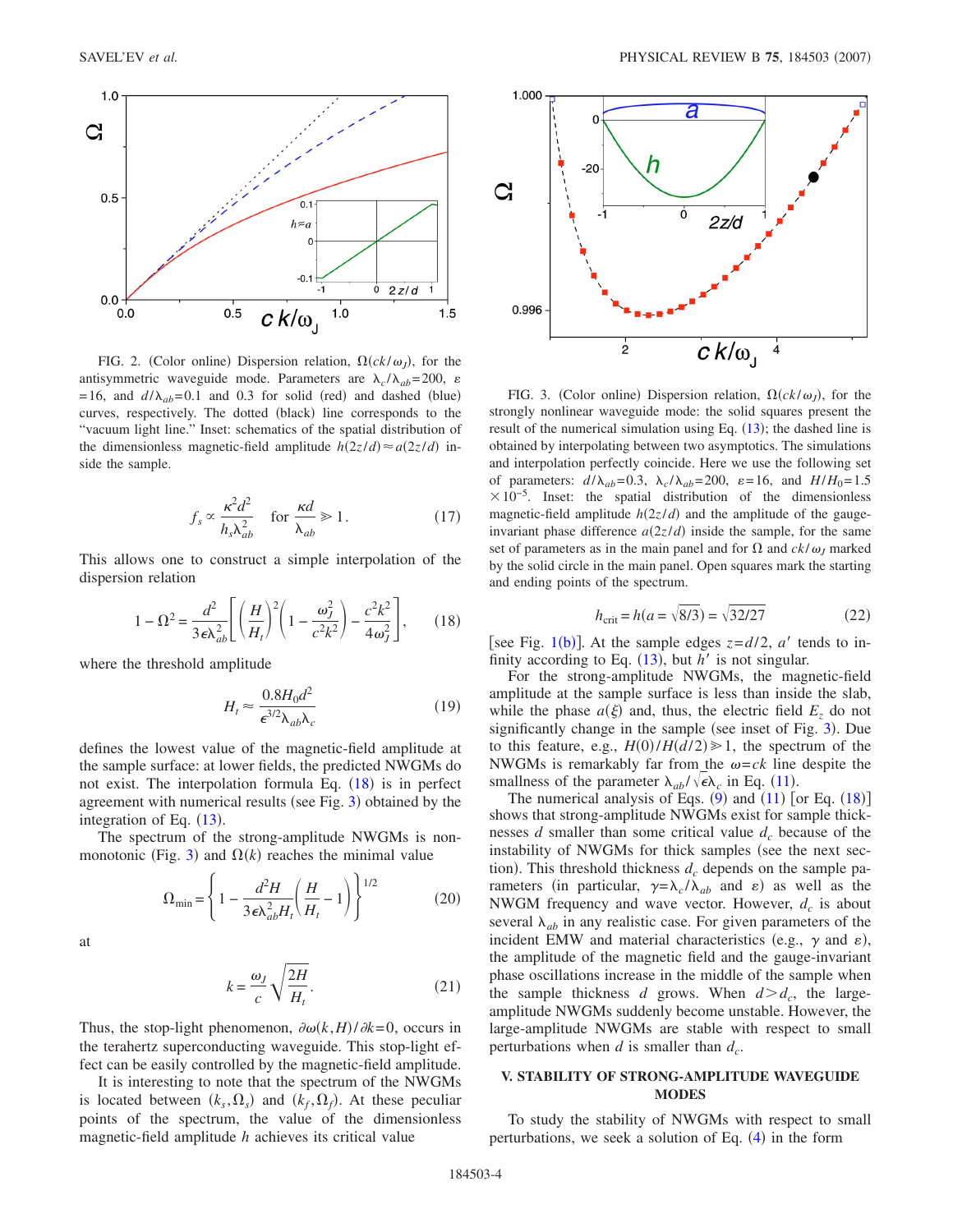<span id="page-4-0"></span>
$$
\varphi = a\sqrt{1 - \Omega^2} \sin(\kappa \zeta - \omega t) + \exp(i q \zeta + \Lambda \omega_J t)
$$
  
 
$$
\times [\alpha(\xi) \sin(\kappa \zeta - \omega t) + \beta(\xi) \cos(\kappa \zeta - \omega t)], \qquad (23)
$$

where

$$
\zeta = \frac{x\sqrt{1-\Omega^2}}{\lambda_c}.\tag{24}
$$

Here, the first term is the solution corresponding to the strong-amplitude NWGM studied above. The other two terms are small fluctuations that could result in a modulating instability. A positive  $\Re e(\Lambda)$  would produce a modulational instability with wave vector  $q$ . The fluctuations can be symmetric,

$$
\alpha(\xi) = \alpha \cosh(p\xi), \quad \beta(\xi) = \beta \cosh(p\xi), \quad (25)
$$

or antisymmetric,

$$
\alpha(\xi) = \alpha \sinh(p\xi), \quad \beta(\xi) = \beta \sinh(p\xi), \quad (26)
$$

with respect to the middle of the sample,  $\xi = 0$ . Following the approach presented in Sec. III, we now keep only the first harmonics of the cubic term in the coupled sine-Gordon equation  $(4)$  $(4)$  $(4)$ .

For simplicity, we neglect the coordinate dependence of the nonlinear wave amplitude  $a(\xi)$ . Indeed, the NWGM amplitude is almost constant across the sample cross section, as seen in the inset of Fig.  $3$ . Substituting Eq.  $(23)$  $(23)$  $(23)$  into the coupled sine-Gordon equation  $(4)$  $(4)$  $(4)$ , we obtain a set of linear homogeneous algebraic equations for the constants  $\alpha$  and  $\beta$ , which are the same for both symmetric and antisymmetric solutions,

<span id="page-4-1"></span>
$$
\alpha \{ (1 - \kappa^2 p^2) [1 - 3a^2/8 + \Lambda^2/(1 - \Omega^2)] + q^2 + \kappa^2 \} \n+ 2\beta [(1 - \kappa^2 p^2) \Lambda \Omega/(1 - \Omega^2) + iq\kappa] = 0,
$$
\n
$$
2\alpha [(1 - \kappa^2 p^2) \Lambda \Omega/(1 - \Omega^2) + iq\kappa] - \beta [(1 - \kappa^2 p^2) \n\times [1 - a^2/8 + \Lambda^2/(1 - \Omega^2)] + q^2 + \kappa^2 \} = 0.
$$
\n(27)

Nontrivial solutions for  $\alpha$  and  $\beta$  exist if the determinant of the system of Eqs.  $(27)$  $(27)$  $(27)$  is zero. This results in

<span id="page-4-2"></span>
$$
4[(1 - \kappa^2 p^2)\Lambda \Omega/(1 - \Omega^2) + iq\kappa]^2 + \{(1 - \kappa^2 p^2) \times [1 - a^2/8 + \Lambda^2/(1 - \Omega^2)] + q^2 + \kappa^2\} \times \{(1 - \kappa^2 p^2)(1 - 3a^2/8 + \Lambda^2/(1 - \Omega^2)] + q^2 + \kappa^2\} = 0.
$$
\n(28)

The fluctuating field is the sum of two terms corresponding to two solutions,  $p_1$  and  $p_2$ , for  $p$  in Eq. ([28](#page-4-2)). We now analyze the symmetric fluctuations only,

<span id="page-4-4"></span>
$$
\alpha(\xi) = \alpha_1 \cosh(p_1 \xi) + \alpha_2 \cosh(p_2 \xi), \quad \beta(\xi) = \beta_1 \cosh(p_1 \xi)
$$

$$
+ \beta_2 \cosh(p_2 \xi). \tag{29}
$$

The analysis of the antisymmetric fluctuations (in the limit  $\lambda_{ab}/\lambda_c$  
is similar and leads to the same results.

Matching the impedance at the sample boundary, we derive the long equations  $(A13)$  $(A13)$  $(A13)$  and  $(A14)$  $(A14)$  $(A14)$  for the coefficients  $\alpha$  and  $\beta$  specified in the Appendix. However, these equations contain a very small parameter  $\lambda_{ab}/\lambda_c \ll 1$ , which is about 1/500 for Bi2212. In the leading approximation with respect to this parameter, Eqs.  $(A13)$  $(A13)$  $(A13)$  and  $(A14)$  $(A14)$  $(A14)$  are reduced to

<span id="page-4-3"></span>
$$
U\left[1 - \frac{3a^2}{8} - \frac{2i\Omega\Lambda}{1 - \Omega^2} + \frac{\Lambda^2}{1 - \Omega^2}\right] + iV\left[1 - \frac{a^2}{8} - \frac{2i\Omega\Lambda}{1 - \Omega^2}\right]
$$

$$
+ \frac{\Lambda^2}{1 - \Omega^2}\right] = 0,
$$

$$
U\left[1 - \frac{3a^2}{8} + \frac{2i\Omega\Lambda}{1 - \Omega^2} + \frac{\Lambda^2}{1 - \Omega^2}\right] - iV\left[1 - \frac{a^2}{8} + \frac{2i\Omega\Lambda}{1 - \Omega^2}\right]
$$

$$
+ \frac{\Lambda^2}{1 - \Omega^2}\right] = 0,
$$
(30)

with

$$
U = \alpha_1 \cosh(p_1 \xi_d) + \alpha_2 \cosh(p_2 \xi_d), \quad V = \beta_1 \cosh(p_1 \xi_d)
$$

$$
+ \beta_2 \cosh(p_2 \xi_d).
$$

Equating the determinant of this set of equations to zero, we obtain the dispersion relation for the increment  $\Lambda$ ,

$$
\Lambda^4 + \Lambda^2 \left[ 4\Omega^2 + \left( 2 - \frac{a^2}{2} \right) (1 - \Omega^2) \right] + 1 - \frac{a^2}{2} + \frac{3a^4}{64} = 0. \tag{31}
$$

Since  $1 - \Omega^2 \le 1$  and  $(1 - a^2/2 + 3a^4/64) > 0$  for  $a^2 > 8/3$ , we conclude that the roots of this equation are purely imaginary for NWGM amplitudes if  $a \le a_c \approx 3.87$ . At higher amplitudes,  $a > a_c$ , the roots with nonzero real part appear and two of them have positive real parts. The numerical solution of Eqs.  $(9)$  $(9)$  $(9)$  and  $(11)$  $(11)$  $(11)$  shows that the wave amplitude *a* is significantly higher than the critical value  $a_c$  if the sample thickness is close to its maximum value *dc*.

Near the critical amplitude  $a_c$ , the instability increment  $\Lambda$ can be written as

$$
\Lambda = \left(\frac{a^2 - a_c^2}{32}\right)^{1/2} \pm i\sqrt{2}.
$$
 (32)

For the trivial solution of Eqs.  $(30)$  $(30)$  $(30)$ , we obtain

$$
\frac{\alpha_1}{\alpha_2} = \frac{\beta_1}{\beta_2} = -\frac{\cosh(p_2 \xi_d)}{\cosh(p_1 \xi_d)}.
$$
\n(33)

Using Eqs.  $(28)$  $(28)$  $(28)$  and  $(A1)$  $(A1)$  $(A1)$ , we derive a quadratic equation for  $\Lambda$ 

$$
\Lambda^2 + i\Lambda \frac{\Omega(q^2 + \kappa^2)}{q\kappa} + \left(1 - \frac{3a^2}{8}\right)(1 - \Omega^2) = 0. \tag{34}
$$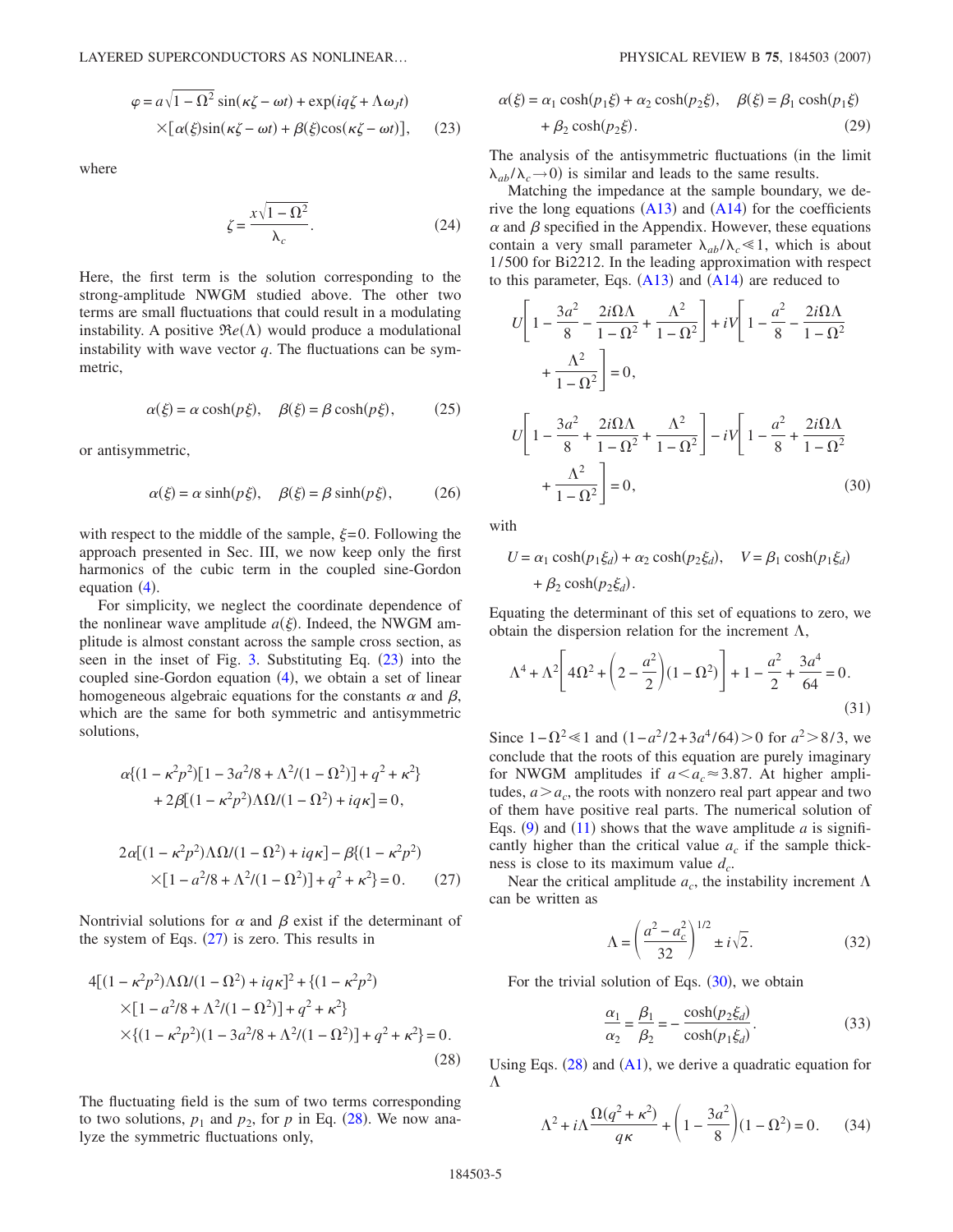<span id="page-5-0"></span>

FIG. 4. A proposed geometry for an experiment probing the resonance excitations of NWGMs in a layered superconductor sandwiched between two dielectric prisms.

Both roots of this equation are imaginary.

Thus, in the main approximation with respect to the small parameter  $\lambda_{ab}/\lambda_c \ll 1$ , the increments  $\Lambda$  are imaginary and the NWGMs considered are stable at low amplitudes when  $a \le a_c$ . Otherwise, a modulating instability can develop.

# **VI. ANOMALIES IN THE AMPLITUDE DEPENDENCE OF THE REFLECTION COEFFICIENTS DUE TO THE RESONANCE EXCITATION OF THE NONLINEAR WAVEGUIDE MODES**

In this section, we show that nonlinear waveguide modes can be excited in a superconducting slab using two dielectric prisms. As a result of the NWGM excitation, a resonance increase of the electromagnetic absorptivity can be observed if the ac amplitude, frequency, and wave vector satisfy the dispersion relation, Eq. ([18](#page-3-1)). Let us now consider the *p* TM--polarized plane monochromatic electromagnetic wave incident from the dielectric prisms through the vacuum interlayers onto a plate of layered superconductor, from both of its sides (see Fig. [4](#page-5-0)). This experimental configuration corresponds to the so-called prism method of excitation of surface waves (also known as Otto configuration<sup>18[,19](#page-7-10)</sup>) with attenuated total wave reflection. Usually, the incident angle  $\theta$  is varied in one-sided or unilateral experiments, and the resonance suppression of the wave reflection is observed if the wave vector  $k_x = (\sqrt{\epsilon \omega/c})\sin(\theta)$  satisfies the dispersion relation for the surface wave in a conductor. Here  $\varepsilon$  is the dielectric constant of the prisms.

Two essential additional features of this proposed experiment are important for our case. First, the superconducting plate is excited on both sides, resulting in the magnetic field of the incident waves symmetric with respect to the middle of the superconducting plate. Second, the considered waveguide mode is nonlinear. This offers a possibility to observe the anomalies in the reflection coefficient and absorptivity as a function of the *amplitude* of the incident wave with given frequency and incident angle. This allows one to distinguish the predicted nonlinear waveguide modes from linear ones (for which there is no amplitude anomaly). Namely, if the sum of the magnetic fields of the incident and reflected waves at the sample surfaces takes the resonance value  $H_{res}$ ,

$$
H_{\rm res} = H_t \left\{ \frac{\sin^2(\theta)\varepsilon}{\sin^2(\theta)\varepsilon - 1} \left[ \frac{3\varepsilon \lambda_{ab}^2 (1 - \Omega^2)}{d^2} + \frac{\sin^2(\theta)\varepsilon}{4} \right] \right\}^{1/2}
$$
(35)

and

$$
\sin^2(\theta) > \frac{1}{\varepsilon},\tag{36}
$$

a sharp decrease of the reflection coefficient and increase of the electromagnetic absorption should be observed.

#### **VII. CONCLUSIONS**

The dependence of the dispersion relation on the wave amplitude is the main feature that can be used to experimentally distinguish the predicted NWGMs from ordinary plasma waves. The excitation of NWGMs produces an increase in the EMW absorption by the sample near the plasma frequency if the amplitude of the incident wave *H* exceeds the threshold value  $H_t$  [Eq. ([19](#page-3-3))]. Using characteristic values for BSCCO ( $\lambda_{ab}$ =200 nm,  $\gamma$ =200,  $\varepsilon$ =20, and  $s$ =15 nm) and assuming that the sample thickness *d* is equal to  $\lambda_{ab}$ , we obtain  $H_t$ <sup> $\approx$ </sup> 2  $\times$  10<sup>-3</sup> Oe, which corresponds to a power of the incident (from the vacuum) EMWs of the order of 1 mW/cm2 .

Thus, we predict the existence of both strongly nonlinear symmetric and weakly nonlinear antisymmetric waveguide modes, which propagate in a thin slab of layered superconductors and decay fast enough in the vacuum. The spectrum of strongly nonlinear symmetric waveguide modes is nonmonotonic, resulting in a "stop-light" effect controlled by the magnetic-field intensity. These nonlinear self-sustained waveguide modes could be observed via amplitude and angular anomalies in the reflectivity and absorptivity of incident terahertz electromagnetic waves. The predicted terahertz modes could be potentially useful for the design of terahertz waveguides, detectors, and filters.<sup>20</sup>

### **ACKNOWLEDGMENTS**

We gratefully acknowledge partial support from the National Security Agency (NSA), Laboratory Physical Science (LPS), Army Research Office (ARO), National Science Foundation (NSF) Grant No. EIA-0130383, No. JSPS-RFBR 06-02-91200, and Core-to-Core (CTC) program supported by the Japan Society for Promotion of Science (JSPS). S.S. acknowledges support from the Ministry of Science, Culture and Sports of Japan via the Grant-in Aid for Young Scientists Grant No. 18740224, the EPSRC Advanced Research Grant No. EP/D072581/1, and ESF network program "Arrays of Quantum Dots and Josephson Junctions."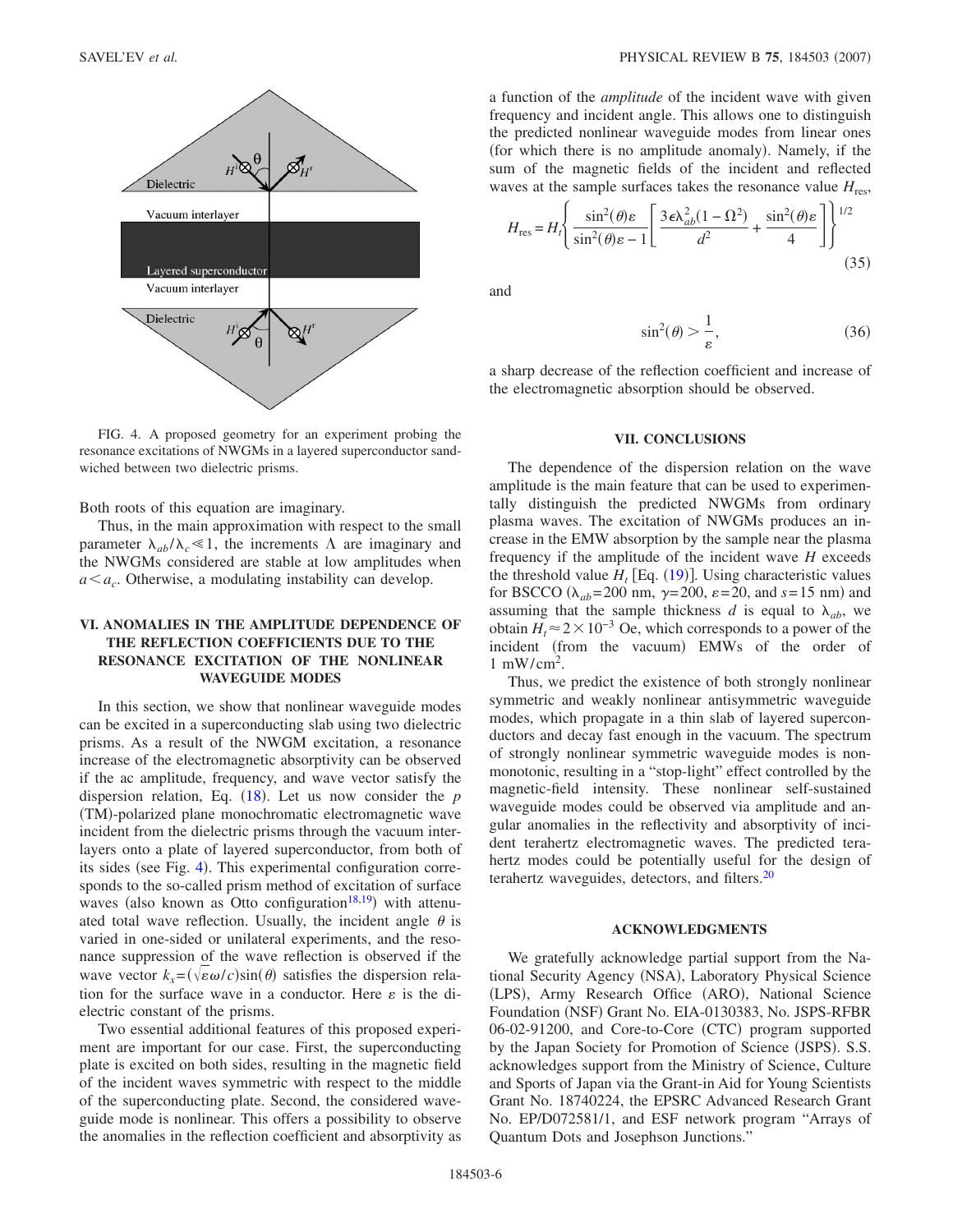# **APPENDIX: MATCHING IMPEDANCE FOR THE FLUCTUATING FIELDS**

Here we derive equations for the small perturbation amplitudes that could result in a modulation instability. Accord-ing to Eqs. ([27](#page-4-1)), the values  $\beta_1$  and  $\beta_2$  are related to  $\alpha_1$  and  $\alpha_2$ as

<span id="page-6-0"></span>
$$
\beta_i = 2\alpha_i \frac{(1 - \kappa^2 p_i^2) \Lambda \Omega / (1 - \Omega^2) + i q \kappa}{(1 - \kappa^2 p_i^2) [1 - a^2 / 8 + \Lambda^2 / (1 - \Omega^2)] + q^2 + \kappa^2}.
$$
\n(A1)

Expressions for  $\alpha_1$  and  $\alpha_2$ , as well as the dispersion equation for the instability increment  $\Lambda$ , can be derived by matching the tangential components of the electric and magnetic fields at the sample boundary  $z = d/2$  ( $\xi = \xi_d = \kappa d/2\lambda_{ab}$ ). These components are expressed, via the phase difference  $\varphi$ , as

<span id="page-6-1"></span>
$$
E_x = \frac{\lambda_{ab}}{c} \kappa \frac{\partial^2 H}{\partial \xi \partial t}, \quad \frac{\partial H}{\partial \zeta} = \frac{H_0}{\sqrt{1 - \Omega^2}} \left( \varphi - \frac{\varphi^3}{6} - \frac{1}{\omega_J^2} \frac{\partial^2 \varphi}{\partial t^2} \right).
$$
\n(A2)

Using Eqs.  $(23)$  $(23)$  $(23)$  and  $(A2)$  $(A2)$  $(A2)$ , we derive the equations for the magnetic and electric fields inside the sample

$$
H_s = H_1(\xi) \exp[i(q + \kappa)\zeta + \Lambda t - i\omega_J t]
$$
  
+ 
$$
H_2(\xi) \exp[i(q - \kappa)\zeta + \Lambda t + i\omega_J t],
$$
 (A3)

$$
E_{sx} = E_{x1}(\xi) \exp[i(q + \kappa)\zeta + \Lambda t - i\omega_J t]
$$
  
+ 
$$
E_{x2}(\xi) \exp[i(q - \kappa)\zeta + \Lambda t + i\omega_J t],
$$
 (A4)

where the field amplitudes are

$$
H_1(\xi) = -\frac{H_0\sqrt{1-\Omega^2}}{2(q+\kappa)} \left\{ \alpha(\xi) \left( 1 - \frac{3a^2}{8} + \frac{\Lambda^2}{1-\Omega^2} - \frac{2i\Omega\Lambda}{1-\Omega^2} \right) + i\beta(\xi) \left( 1 - \frac{a^2}{8} + \frac{\Lambda^2}{1-\Omega^2} - \frac{2i\Omega\Lambda}{1-\Omega^2} \right) \right\},
$$
 (A5)

$$
H_2(\xi) = \frac{H_0 \sqrt{1 - \Omega^2}}{2(q - \kappa)} \left\{ \alpha(\xi) \left( 1 - \frac{3a^2}{8} + \frac{\Lambda^2}{1 - \Omega^2} + \frac{2i\Omega\Lambda}{1 - \Omega^2} \right) - i\beta(\xi) \left( 1 - \frac{a^2}{8} + \frac{\Lambda^2}{1 - \Omega^2} + \frac{2i\Omega\Lambda}{1 - \Omega^2} \right) \right\},
$$
 (A6)

$$
E_{x1}(\xi) = -\frac{H_0 \lambda_{ab} \kappa \sqrt{1 - \Omega^2}}{2c(q + \kappa)} (\Lambda \omega_J - i\omega)
$$
  
 
$$
\times \left\{ \alpha'(\xi) \left( 1 - \frac{3a^2}{8} + \frac{\Lambda^2}{1 - \Omega^2} - \frac{2i\Omega\Lambda}{1 - \Omega^2} \right) + i\beta'(\xi)
$$
  
 
$$
\times \left( 1 - \frac{a^2}{8} + \frac{\Lambda^2}{1 - \Omega^2} - \frac{2i\Omega\Lambda}{1 - \Omega^2} \right) \right\}, \tag{A7}
$$

$$
E_{x2}(\xi) = -\frac{H_0 \lambda_{ab} \kappa \sqrt{1 - \Omega^2}}{2c(q - \kappa)} (\Lambda \omega_J + i\omega)
$$
  
 
$$
\times \left\{ -\alpha'(\xi) \left( 1 - \frac{3a^2}{8} + \frac{\Lambda^2}{1 - \Omega^2} + \frac{2i\Omega\Lambda}{1 - \Omega^2} \right) + i\beta'(\xi)
$$
  
 
$$
\times \left( 1 - \frac{a^2}{8} + \frac{\Lambda^2}{1 - \Omega^2} + \frac{2i\Omega\Lambda}{1 - \Omega^2} \right) \right\}.
$$
 (A8)

In vacuum at  $z > d/2$ , the fluctuations of the magnetic and electric fields can be written as

$$
H_v = H_{v1} \exp[i(q + \kappa)\zeta + \Lambda t - i\omega_J t] \exp(iK_1 z)
$$
  
+ 
$$
H_{v2} \exp(i[q - \kappa)\zeta + \Lambda t + i\omega_J t] \exp(iK_2 z), \quad (A9)
$$

<span id="page-6-2"></span>
$$
E_{xv} = E_{xv1} \exp[i(q + \kappa)\zeta + \Lambda t - i\omega_J t] \exp(iK_1 z)
$$
  
+ 
$$
E_{xv2} \exp[i(q - \kappa)\zeta + \Lambda t + i\omega_J t] \exp(iK_2 z).
$$
(A10)

The Maxwell equations yield the connections between the field amplitudes and the dispersion relation for the *z* components of the wave vectors  $K_i$  in vacuum,

$$
E_{xv1} = -H_{v1} \frac{icK_1}{\Lambda - i\omega}, \quad E_{xv2} = -H_{v2} \frac{icK_2}{\Lambda + i\omega}, \quad (A11)
$$

$$
K_1 = \sqrt{\frac{(\omega + i\Lambda\omega_J)^2}{c^2} - (q + \kappa)^2 \frac{1 - \Omega^2}{\lambda_c^2}},
$$
  

$$
K_2 = \sqrt{\frac{(\omega - i\Lambda\omega_J)^2}{c^2} - (q - \kappa)^2 \frac{1 - \Omega^2}{\lambda_c^2}}, \quad \text{Im } K_i > 0.
$$
(A12)

Substituting Eq.  $(29)$  $(29)$  $(29)$  into Eqs.  $(A5)$  $(A5)$  $(A5)$ – $(A10)$  $(A10)$  $(A10)$  and matching the electric and magnetic fields at the boundary,  $z = d/2$ , separately for terms proportional to  $\exp[i(q \pm \kappa)\zeta]$  $+\Lambda t \pm i\omega_j t$ , we find two linear equations for constants  $\alpha_i$ and  $\beta_i$